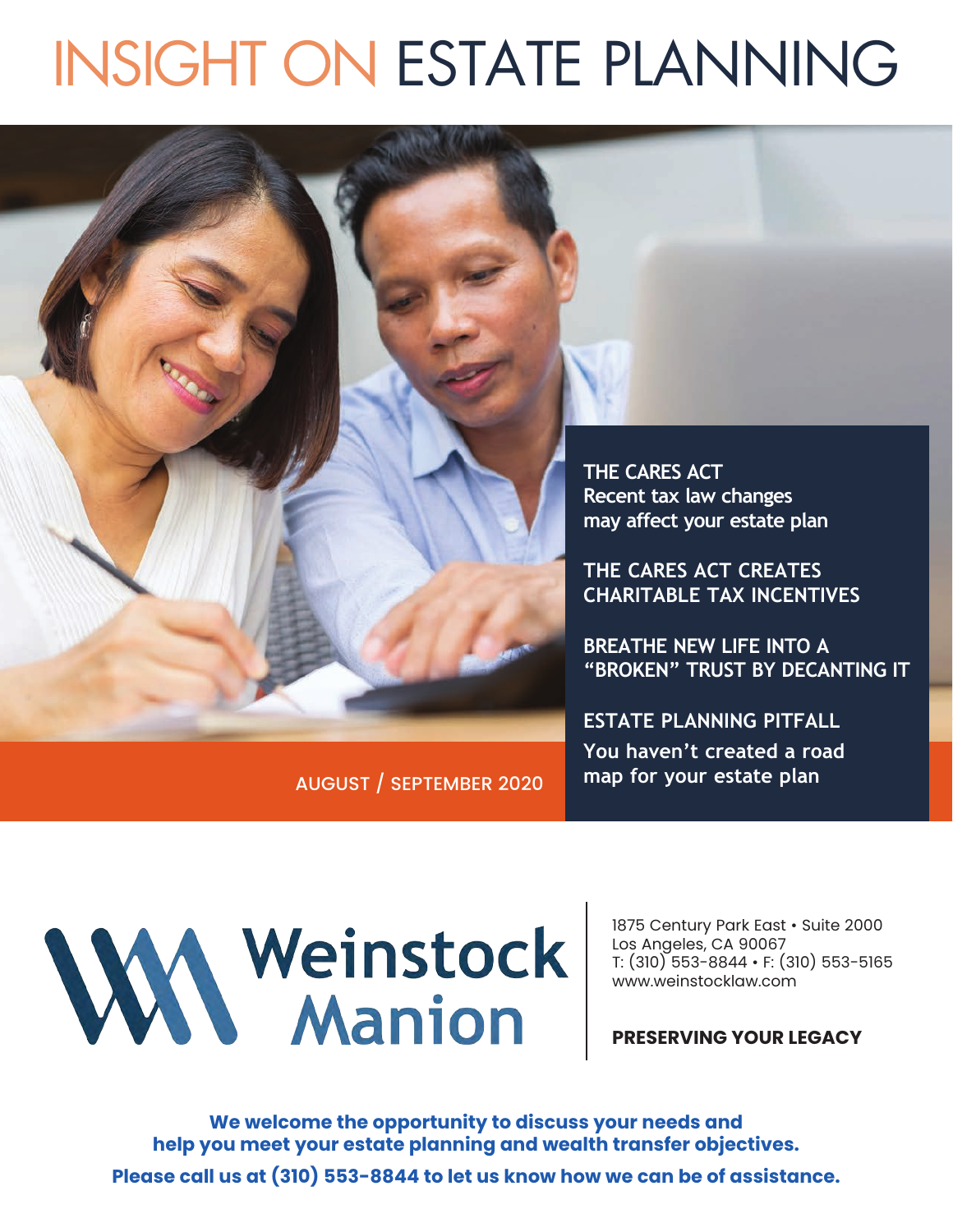### **THE CARES ACT**

## Recent tax law changes may affect your estate plan

The Coronavirus Aid, Relief and Economic Security (CARES) Act is designed to provide tax relief to individuals and businesses struggling to make ends meet due to the COVID-19 pandemic. But this law may also have a long-reaching impact on your estate plan. Notably, the CARES Act includes several provisions for participants in qualified retirement plans and IRAs that could span generations.

#### **Required minimum distributions**

Most individuals are familiar with the basic rules for required minimum distributions (RMDs). Generally, you must begin taking RMDs from qualified plans and traditional IRAs after attaining a specified age. Failing to do so results in a tax penalty equal to 50% of the amount that should have been withdrawn, in addition to the regular income tax.

Typically, account owners want to minimize RMDs so they can preserve more wealth for their heirs. But the Setting Every Community Up for Retirement Enhancement (SECURE)



Act essentially eliminated the use of "stretch IRAs," where RMDs from plans or IRAs could be stretched over the long life expectancies of nonspousal beneficiaries. Beginning this year, for those inheriting a retirement account from someone other than his or her spouse, the account generally must be withdrawn within 10 years of the owner's death. Consider whether you want to revise your beneficiary designations in light of the new requirements.

Previously, the required beginning date for RMDs was April 1 of the year following the year in which you turned age 70½. However, the SECURE Act postponed the required beginning date from age 70½ to 72, effective in 2020, for those who were not 70½ as of the end of 2019 — that is, anyone born on or after July 1, 1949. This allows account owners the opportunity to accumulate more wealth through tax-deferred compounding.

The CARES Act adds even more protection. It allows you to suspend all RMDs for 2020 even those for inherited accounts — without penalty. In other words, you don't have to take the usual RMDs, keeping your account intact. If you've already taken RMDs for the 2020 tax year, you have several options at your disposal. (See the sidebar "Available options for early RMDs" on page 3.)

#### **COVID-19 distributions**

The CARES Act carves out special tax breaks for qualified plan and IRA participants who are affected by the COVID-19 pandemic. As with the rules for RMDs, you have more flexibility in managing retirement assets.

For starters, you may be able to avoid a tax whammy if you withdraw funds from a qualified plan or IRA prematurely. Generally,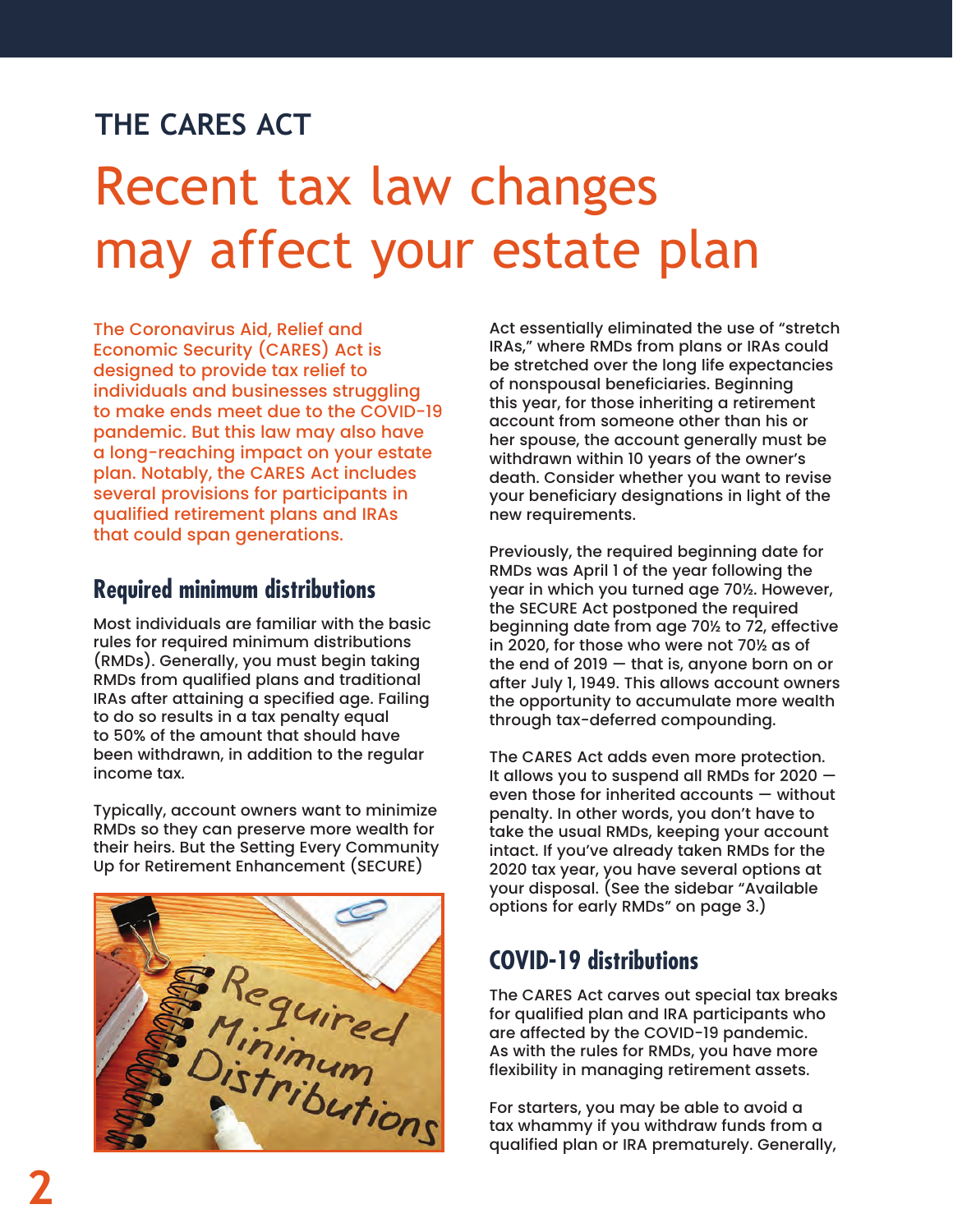## Available options for early RMDs

The Coronavirus Aid, Relief and Economic Security (CARES) Act allows you to skip RMDs in 2020. But what if you took RMDs earlier in the year? If your plan permits it or it's an IRA, you may be able to "undo" the distribution by depositing it back into your account. But you must act fast. IRS Notice 2020-51 generally allows RMDs taken in 2020 to be returned by Aug. 31, 2020. (It's possible this deadline could be extended, so check with your tax advisor for the latest information.) Note, also, that if the amount withdrawn qualifies as a COVID-19 distribution, you can roll the funds into another plan or IRA within three years, which means that there's less urgency to make a decision.

you owe a 10% penalty tax — plus regular  $income tax - for distributions made before$ age 59½. But the tax code includes certain exceptions to this general rule (such as for distributions made on account of disability). Now the CARES Act adds to the list in certain situations.

For example, the new law waives the additional 10% tax for distributions of up to \$100,000 for an individual (or spouse) who is diagnosed with COVID-19 or has experienced adverse financial consequences due to the virus, such as being quarantined, being furloughed or laid off, having hours or income reduced, and losing child care.

Furthermore, although COVID-19 distributions remain taxable, you can choose to pay off the resulting tax liability ratably over three years. Alternatively, you may avoid tax completely by "rolling over" the funds to a qualified plan or IRA within the three-year period. (See the sidebar "Available options for early RMDs" above.) Be aware that the standard time period for a rollover is 60 days from the date of the distribution. However, IRS guidance described in the sidebar, "Available options for early RMDs," extends this period in some cases.

#### **Retirement plan loans**

If your 401(k) plan or profit-sharing plan permits it, you can borrow from your account, within certain limits, in times of need. Previously, the loan couldn't exceed the lesser of \$50,000 or 50% of your vested account balance. For instance, if you have \$500,000 in the account, you can borrow only up to \$50,000.

Again, the CARES Act provides plan participants with extra flexibility. For hardship loans made between March 27, 2020, and September 23, 2020, you can borrow up to the lesser of \$100,000 and 100% of your vested balance.

This gives plan participants considerably more wiggle room. Going back to our example where you have \$500,000 in an account, you can now borrow \$100,000 twice as much as before.

In addition, the CARES Act extends the due date for loan repayments due in 2020 by one year. Generally, loans must be repaid within five years.

Finally, the new law permits employerprovided retirement plans to adopt these provisions immediately even if loans aren't currently allowed. Note that the plan must be amended by 2022.

#### **Time to review your estate plan**

It's always wise to review your estate plan from time to time, but especially after a potentially significant change in circumstances. Considering that the COVID-19 pandemic may have impacted your plan, it would be an appropriate time to consult with your estate planning advisor to determine if any of your strategies need to be revised. •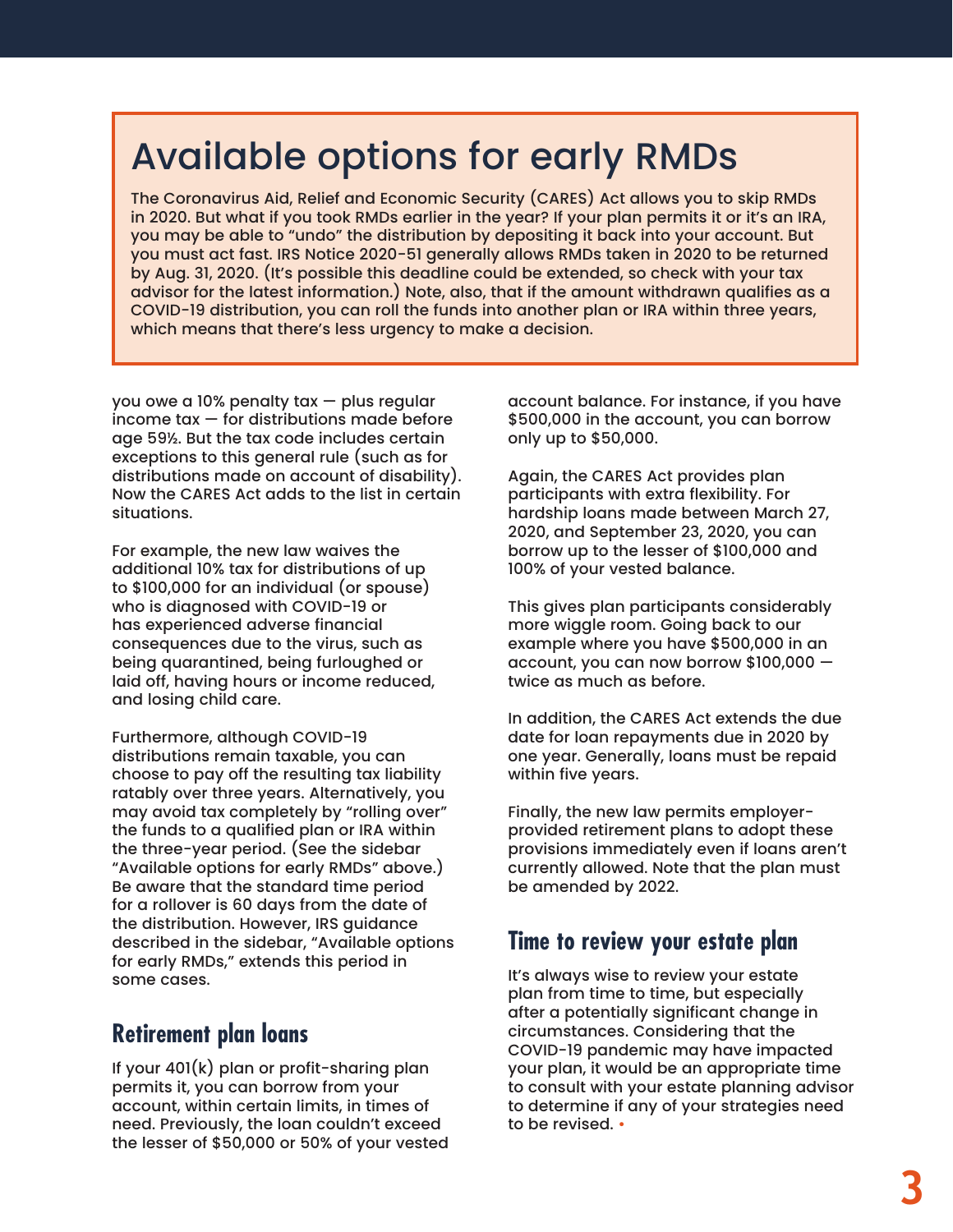## **The CARES Act creates charitable tax incentives**

Many individuals incorporate charitable giving into their estate plans, providing assistance to their favorite charities while preserving sufficient assets for their heirs. Typically, the charitable donations are structured to maximize the tax benefits on the books.

Now, the Coronavirus Aid, Relief and Economic Security (CARES) Act increases those tax incentives. Under the CARES Act adopted to address the fallout from the COVID-19 pandemic — taxpayers of all stripes may realize additional tax savings from charitable donations in 2020.

#### **New deduction for nonitemizers**

Do you still itemize tax deductions on your federal tax return? It can make a big difference in how you approach charitable giving.

Significantly, you may choose to opt for the standard deduction on your personal return or claim itemized deductions within certain limits, based on which method provides the bigger write-off. In the past, moderate-to-high-income taxpayers generally fared better by itemizing. This allowed them to take advantage of



deductible expenses like mortgage interest and state and local tax (SALT) payments.

*The CARES Act authorizes, for those who don't itemize, an "above-the-line" deduction for up to \$300 of charitable donations made to qualified organizations in 2020.* 

But the Tax Cuts and Jobs Act (TCJA) changed the landscape. Effective for 2018 through 2025, the TCJA limits certain deductions, such as SALT payments and mortgage interest, while suspending others, including write-offs for casualty and theft losses outside of disaster areas. At the same time, it effectively doubled the standard deduction. For 2020, the inflationindexed deduction is \$12,400 for single filers and \$24,800 for joint filers.

The CARES Act authorizes, for those who don't itemize, an "above-the-line" deduction for up to \$300 of charitable donations made to qualified organizations in 2020. The qualified organization doesn't have to be associated with COVID-19 assistance. However, the deduction isn't available for donations to donor advised funds (DAFs) or private foundations.

#### **Higher AGI limit**

The tax law imposes several annual limits on deductions for charitable contributions. For example, if you donate property to a charity, the deduction for the property can't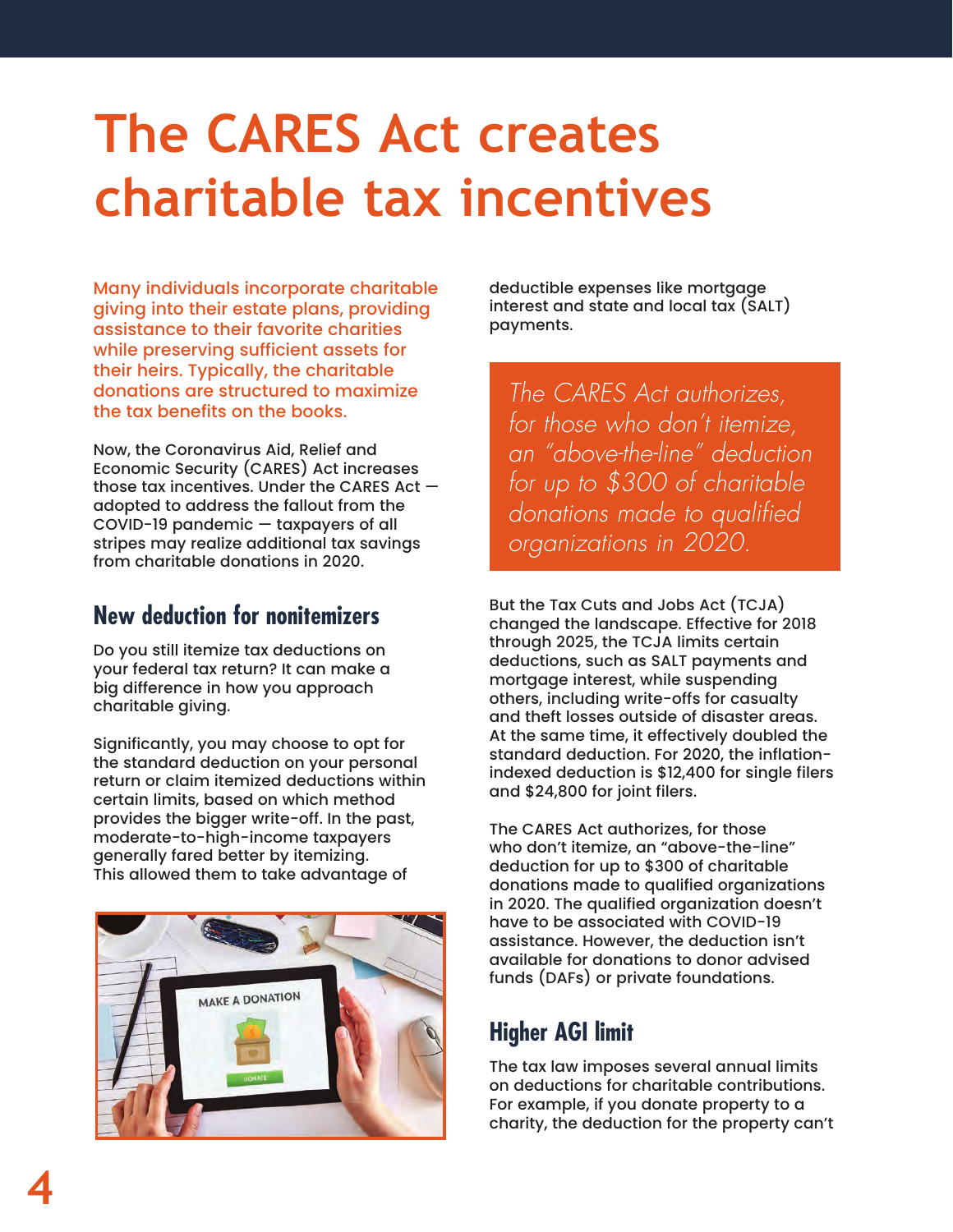exceed 30% of your adjusted gross income (AGI). Any excess may be carried over for up to five years.

Similarly, the annual deduction for monetary gifts is limited to 60% of AGI for 2018 through 2025. The TCJA raised this threshold from 50% of AGI. The CARES Act boosts the limit to 100% of AGI for the 2020 tax year. In effect, you can donate as much as your AGI for the entire year and write off the full amount. Any excess is still carried forward. As with the deduction for nonitemizers, the higher limit doesn't apply to gifts to DAFs or private foundations.

#### **Qualified charitable distributions**

Under current law, an individual age 70½ or older can transfer a "qualified charitable distribution" (QCD) directly from an IRA to a qualified organization without paying any tax on the transfer. On the other hand, you can't deduct the contribution, either. The amount of the QCD is limited to \$100,000 per year (\$200,000 for a married couple if both spouses qualify).

Notably, you can use a required minimum distribution (RMD) for a QCD. Participants in IRAs must begin taking RMDs from their accounts by April 1 of the year following the year in which they turn age 72. Previously, the required beginning date was based on age 70½ — the same as the age for QCDs — but the Setting Every Community Up for Retirement Enhancement (SECURE) Act pushed back the required beginning date, beginning in 2020.

The CARES Act doesn't touch the rules for QCDs, but it does permit IRA participants to skip RMDs for the 2020 tax year, including those required for inherited accounts. Nevertheless, you can still choose to transfer amounts directly from an IRA to a charity, assuming you qualify.

#### **Follow the rules**

The new tax laws may affect your charitable giving strategies in 2020. Contact your estate planning advisor to ensure that your charitable giving plan takes full advantage of the new tax laws. •

## **Breathe new life into a "broken" trust by decanting it**

Building flexibility into your estate plan using various strategies is generally advised. The reason is that life circumstances change over time, specifically changing tax laws and family circumstances. This is especially true during the COVID-19 pandemic. One such strategy to consider is decanting a trust.

#### **"Decanting" defined**

Decanting is pouring wine or another liquid from one vessel into another. In the estate planning world, it means "pouring" assets from one trust into another with modified terms. The rationale underlying decanting is that, if a trustee has discretionary power to distribute trust assets among the beneficiaries, it follows that he or she has the power to distribute those assets to another trust.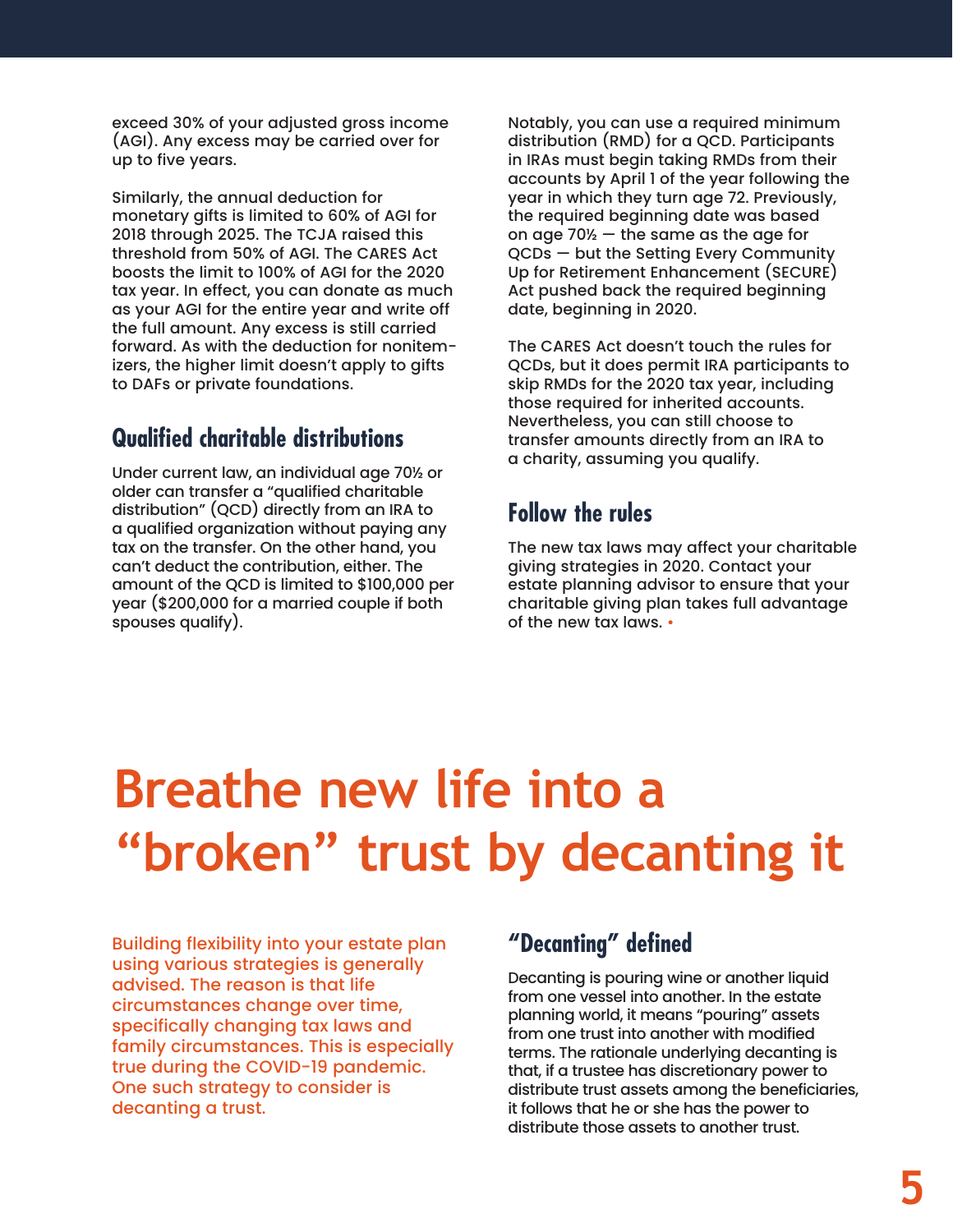Depending on a trust's language and the provisions of applicable state law, decanting may allow the trustee to:

- Correct errors or clarify trust language,
- Move the trust to a state with more favorable tax or asset protection laws,
- Take advantage of new tax laws,
- Remove beneficiaries,
- Change the number of trustees or alter their powers,
- Add or enhance spendthrift language to protect the trust assets from creditors' claims, or
- Move funds to a special needs trust for a disabled beneficiary.

Unlike assets transferred at death, assets that are transferred to a trust don't receive a stepped-up basis, so they can subject the beneficiaries to capital gains tax on any appreciation in value. One potential solution is to use decanting. Decanting, for instance, can authorize the trustee to confer a general power of appointment over the assets to the trust's grantor. This would cause the assets to be included in the grantor's estate and, therefore, to be eligible for a stepped-up basis.

*In the estate planning world, decanting means "pouring" assets from one trust into another with modified terms.*

#### **Follow your state's laws**

Many states have decanting statutes, and in some states decanting is authorized by common law. Either way, it's critical to understand your state's requirements,



such as, in some states, the trustee being required to notify the beneficiaries or even obtain their consent to decanting; others require neither. And some states prohibit decanting if the trustee has discretion over distributions of income but not principal, or if distributions are limited by an "ascertainable standard," such as a beneficiary's health, education, maintenance or support.

Even if decanting is permitted, there may be limitations on its uses. Some states, for example, prohibit the use of decanting to eliminate beneficiaries or add a power of appointment, and most states will not allow the addition of a new beneficiary. If your state doesn't authorize decanting, or if its decanting laws don't allow you to accomplish your objectives, it may be possible to move the trust to a state whose laws meet your needs.

#### **Beware the tax implications**

One of the risks associated with decanting is uncertainty over its tax implications. Let's say a beneficiary's interest is reduced. Has he or she made a taxable gift? Does it depend on whether the beneficiary has consented to the decanting? If the trust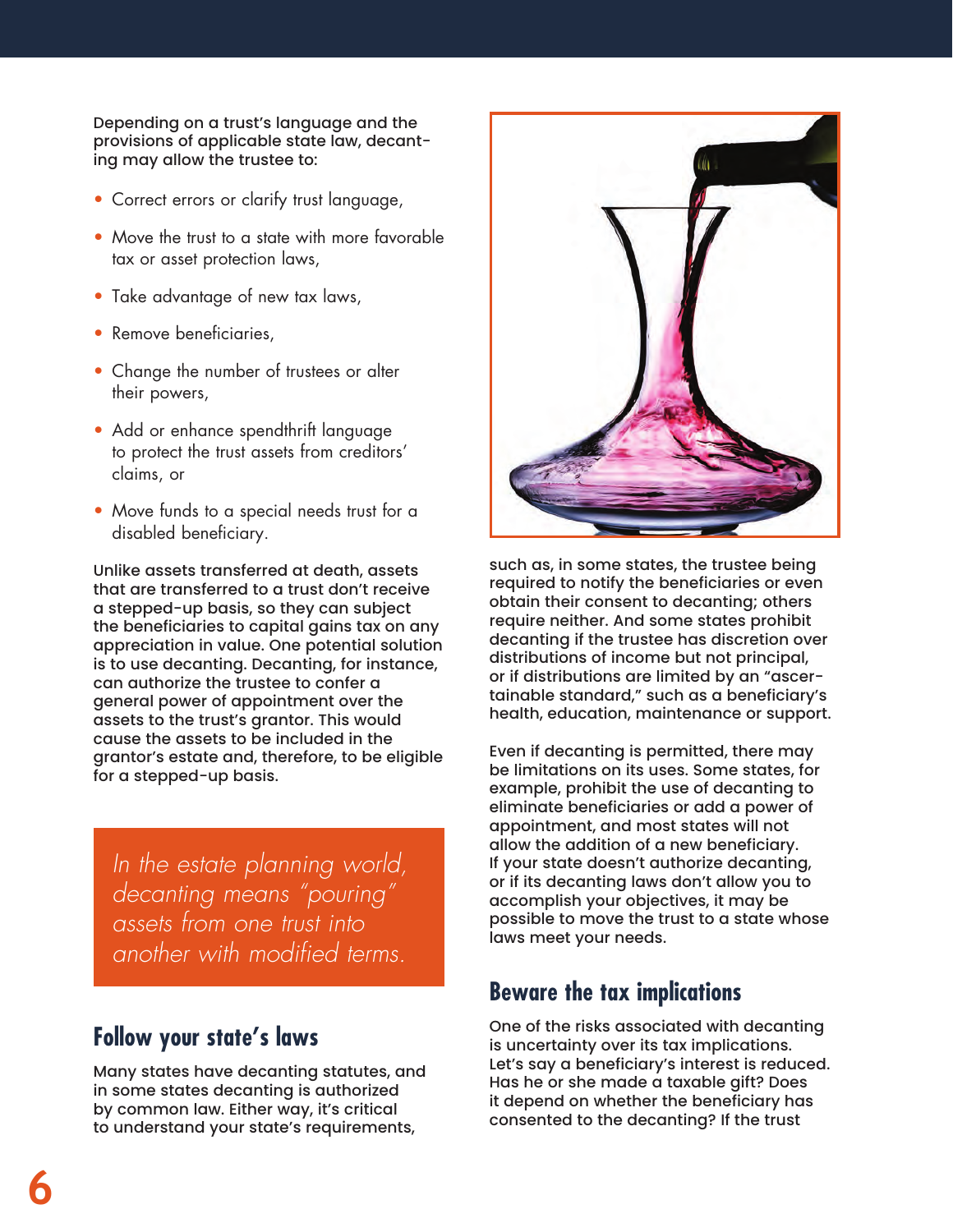language authorizes decanting, must the trust be treated as a grantor trust? Does such language jeopardize the trust's eligibility for the marital deduction? Does distribution of assets from one trust to another trigger capital gains or other income tax consequences to the trust or its beneficiaries?

#### **Don't try this at home**

Decanting a bottle of wine  $-$  that is, pouring it into another container — helps to remove sediment and allows the wine to "breathe." In the same vein, decanting can breathe new life into an irrevocable trust. Before acting, consult with your estate planning advisor. •

### **ESTATE PLANNING PITFALL**

### **You haven't created a road map for your estate plan**

You've probably spent a lot of time creating documents for your estate plan, including a will, trusts and a power of attorney. While these documents are essential for your plan, your family could also use a "road map" to navigate the aftermath.

Typically, the road map will be in the form of a "letter of instructions" or similar missive that isn't legally binding. But it can still be a valuable source of information in trying times. This is especially true if your family is devastated by a loss due to COVID-19 or some other unexpected calamity.

What should the road map cover? The details will vary, but the following are some typical components:

**Inventory of assets.** Provide a detailed inventory of your assets. Besides the obvious ones like banking and retirement accounts, include collectibles and other property that might be overlooked.

**Digital assets.** Today, it's just as important to list digital assets, such as email accounts, online bank and brokerage accounts, online photo galleries, digital music and book collections, and social media accounts, as well as their login information and passwords.



**Location of documents.** Estate planning documents won't do your family any good if they can't be found. Specify the locations of trust documents, tax returns and records, powers of attorney, insurance policies, deeds, automobile titles, and other important papers.

**Miscellaneous items.** Point out other items that might fall between the cracks, such as funeral, burial or cremation arrangements. You may also want to state personal preferences — for example, your desires concerning the education of your grandchildren.

Finally, provide the contact information for your estate planning advisors. They can help steer your family in the right direction at the time when it's needed most.